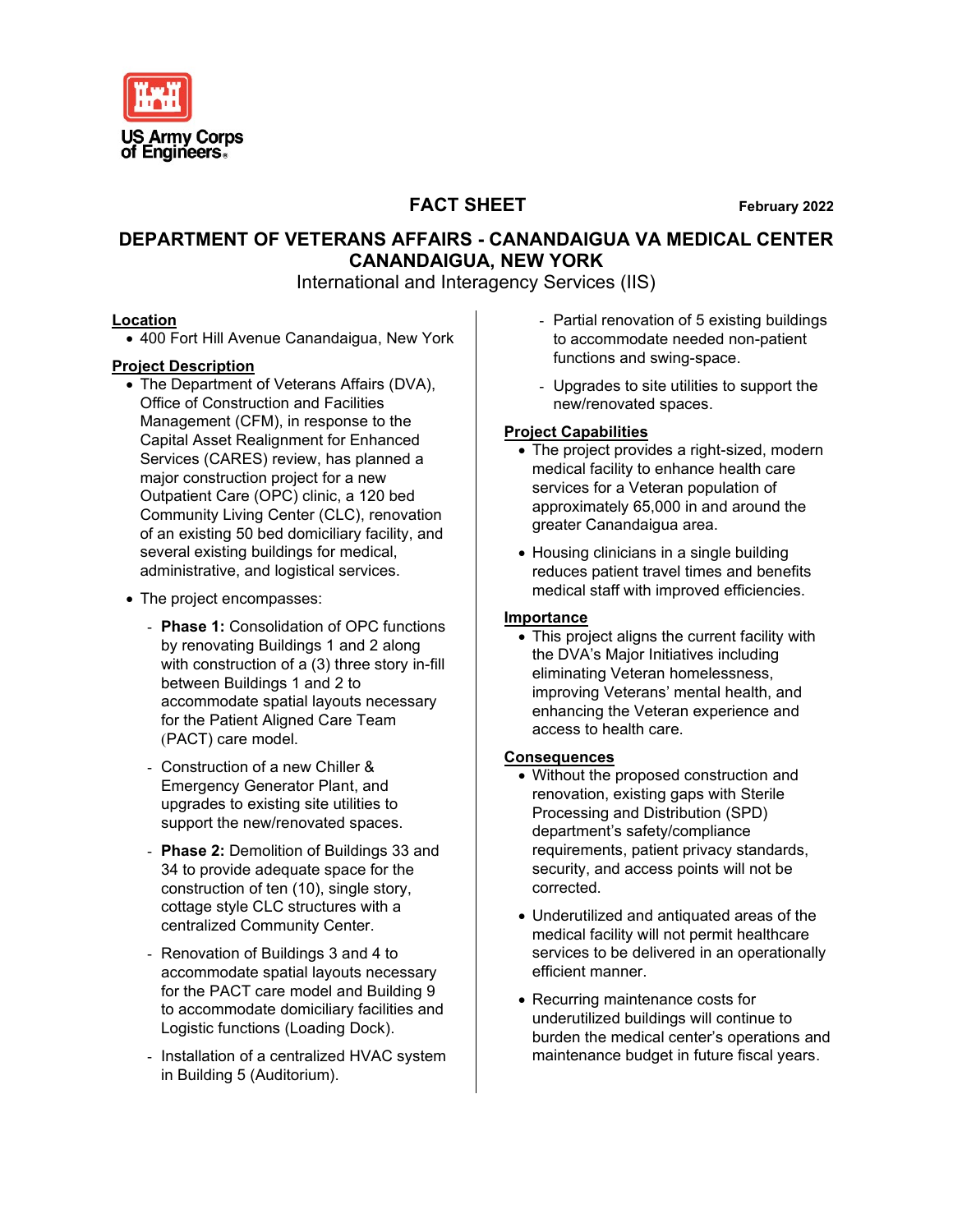| <b>Project</b><br>Phase 1 OPC                        | <b>Estimated Cost</b><br>of Phase | <b>Funding Thru</b><br><b>FY21*</b> | <b>FY22</b><br>Requirement* | <b>FY22</b><br>Budget* | <b>FY23</b><br>Requirement* | <b>FY23</b><br>Budget* |
|------------------------------------------------------|-----------------------------------|-------------------------------------|-----------------------------|------------------------|-----------------------------|------------------------|
| Initial Review,<br>Project Planning, &<br>Validation | \$1.8M                            | \$1.8M                              | N/A                         | N/A                    | N/A                         | N/A                    |
| Acquisition &<br><b>Construction Award</b>           | \$800K                            | \$800K                              | N/A                         | N/A                    | N/A                         | N/A                    |
| Construction &<br>Construction Mgt.                  | \$208.2M                          | \$202.2M                            | \$5M                        | \$5M                   | \$1M                        | \$1M                   |

| <b>Project</b><br>Phase 2 CLC                        | <b>Estimated Cost</b><br>of Phase | <b>Funding Thru</b><br><b>FY21*</b> | <b>FY22</b><br>Requirement* | <b>FY22</b><br>Budget* | <b>FY23</b><br>Requirement* | <b>FY23</b><br>Budget* |
|------------------------------------------------------|-----------------------------------|-------------------------------------|-----------------------------|------------------------|-----------------------------|------------------------|
| Updated Review,<br>Project Planning, &<br>Validation | \$1.46M                           | \$1.46M                             | N/A                         | N/A                    | N/A                         | N/A                    |
| Acquisition &<br><b>Construction Award</b>           | \$625.2K                          | \$625.2K                            | N/A                         | N/A                    | N/A                         | N/A                    |
| Construction &<br>Construction Mgt.                  | \$325.3M                          | \$234.1M                            | \$61.2M                     | \$61.2M                | \$30M                       | \$30M                  |

\* All funding figures include Government labor and contracts through IAA Mod 16. Out year funding includes all funding types (construction, construction mgt., construction period services, asbestos, hazardous waste).

#### **Project Partner**

• U.S. Department of Veterans Affairs

#### **USACE Partnership**

• Buffalo and Louisville Districts

#### **Congressional Interests**

- Representative Chris Jacobs R-NY-27
- Senator Charles Schumer D-NY
- Senator Kirsten Gillibrand D-NY

#### **Current Status**

- **Completed Work FY 2017:**
	- Initial review of construction documents
	- Initial project validation workshop and issue Project Definition Risk Index and Cost & Schedule Risk Analysis (PDRI & CSRA) reports
	- Acquisition plan and criteria Phase 1
	- Draft Project Management Plan (PMP)
	- Issue updates to initial project validation PDRI & CSRA reports
	- Construction schedule and project phasing
	- Complete Value Engineering determination and Geophysical investigation Phase 1
	- Prepare total cost estimate (Phase 1 & 2)
	- Issue Solicitation Phase 1

#### • **Completed Work FY 2018:**

- Award construction/issue Notice to Proceed Phase 1
- Construction start April 2018 Phase 1
- Update project validation CSRA reports and schedule/phasing analysis Phase 2
- Complete Value Engineering study Phase 2

#### • **Completed Work FY 2019:**

- Acquisition plan/evaluation criteria Phase 2
- Design Update Phase 2
- Establish total cost estimate Phase 2
- Issue solicitation and receive bids Phase 2

#### • **Completed Work FY 2020:**

- Award construction/issue Notice to Proceed Phase 2
- Construction start March 2020 Phase 2
- **Completed Work FY 2021:**
- Construction Phase 1 (60% complete)
- Phase 2 Bldg. 33 & 34 demolition (100% complete)
- Construction Phase 2 (25% complete)

#### **Planned Work (FY 2022 and beyond):**

- Construction Phase 1 (estimated completion December 2023)
- Construction Phase 2 (estimated completion December 2024)
- Award Bldg. 3 Options Phase 2- October 2021)
- Award Bldg. 4, 5, Cottage A/B (FY23)

#### **Issues**

• Differing site conditions, swing space relocations, required design, changes during construction, and additional asbestos/hazardous waste (lead) abatement required.

**Project Manager:** Gerald A. DiPaola, (716) 879-4228, [Gerald.A.DiPaola@usace.army.mil](mailto:Gerald.A.DiPaola@usace.army.mil)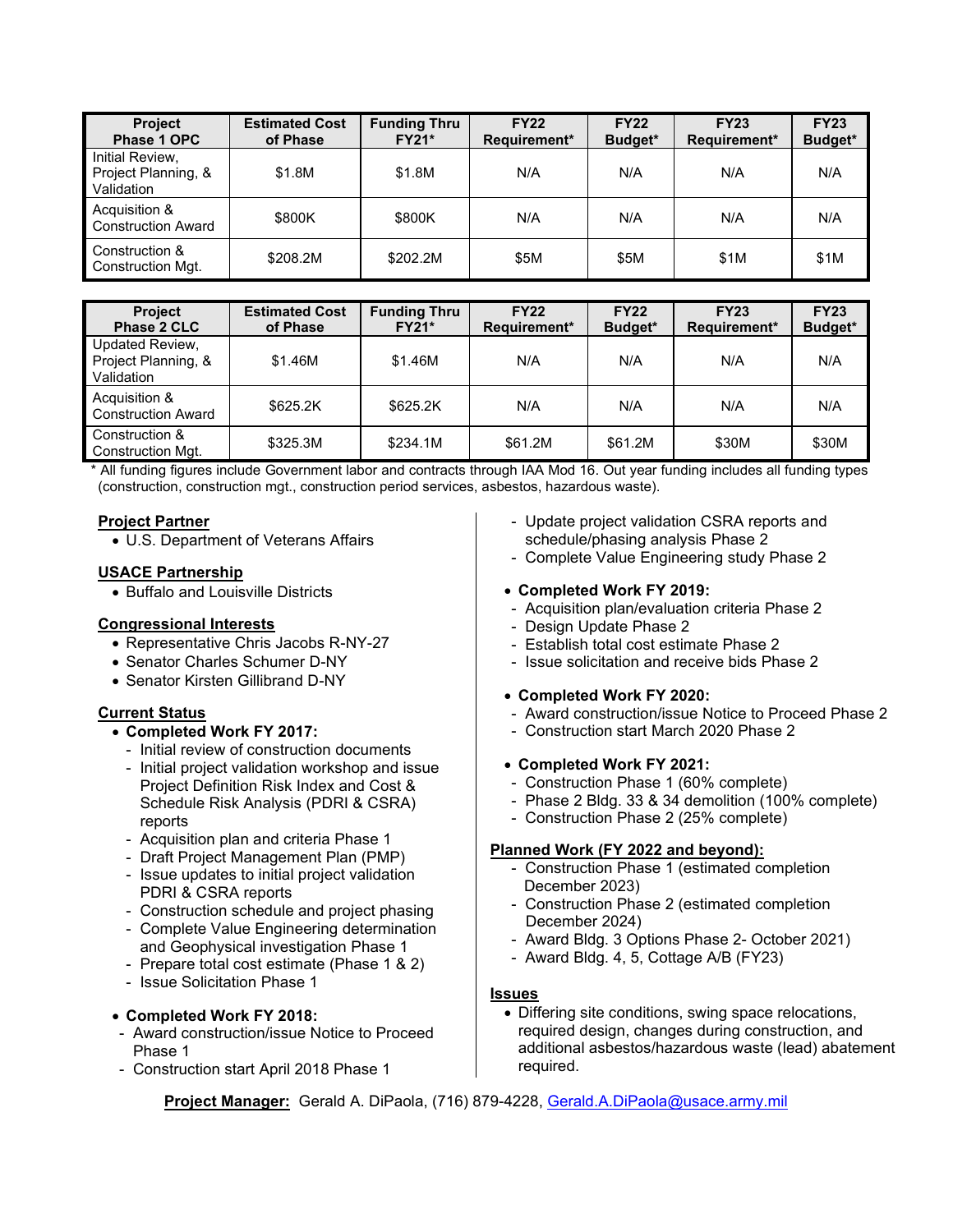## **VAMC CANANDAIGUA CAMPUS IMPROVEMENT OVERVIEW**

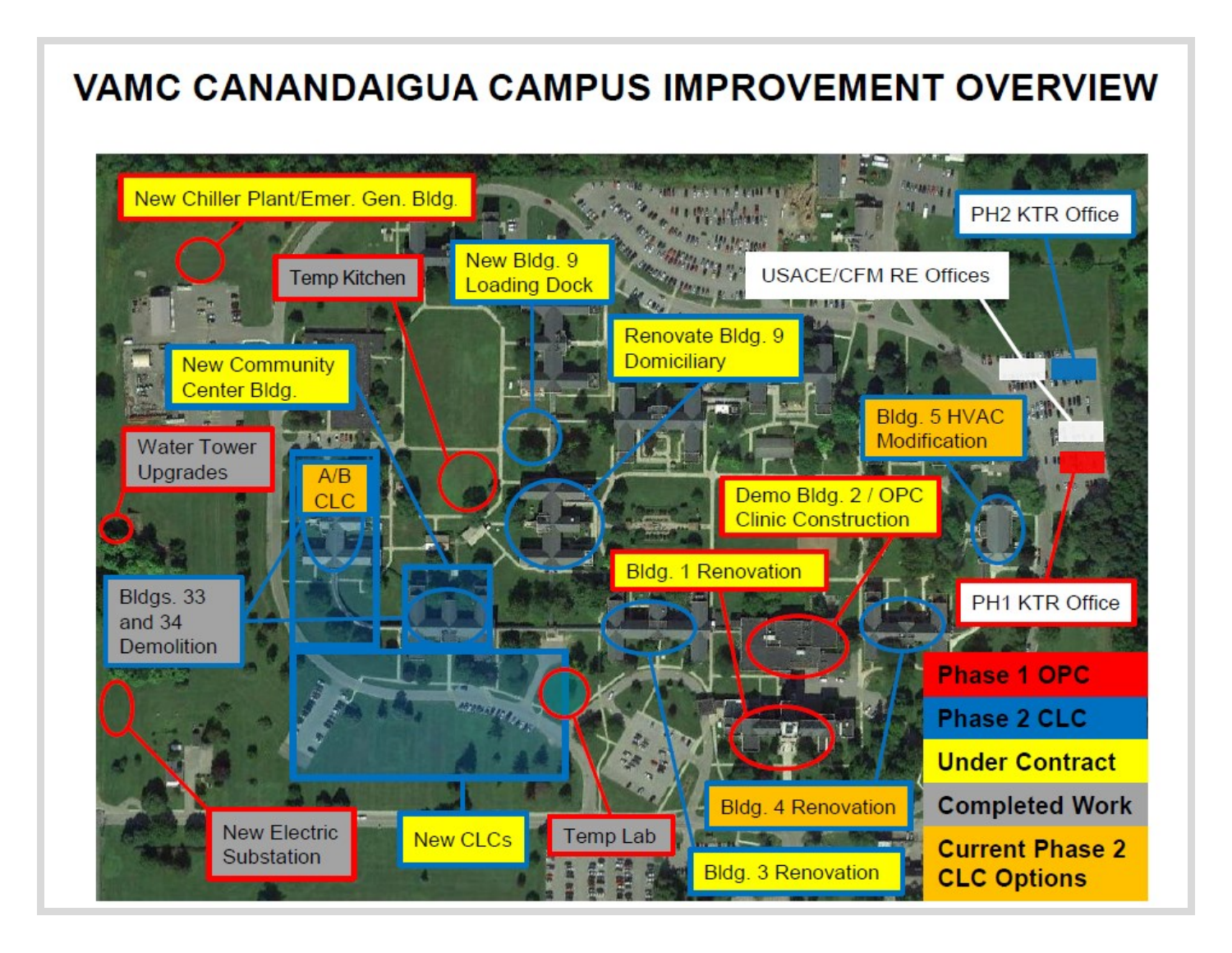# **SITE LAYOUT – FUTURE PHASE 1**



| <b>BUILDING</b> | <b>FUNCTION</b>                     |
|-----------------|-------------------------------------|
| 1               | Outpatient Clinic (OPC) (Phase 1)   |
| 2               | Partial Demo & New OPC (Phase 1)    |
| 3               | Renovate (Phase 2 Option Awarded)   |
| 4               | Renovate (Phase-TBD)                |
| 5               | Renovate (Phase-TBD)                |
| 6               | Swing Space                         |
| 7               | <b>Swing Space</b>                  |
| 8               | Not in Project                      |
| 9               | Renovate (Phase 2)                  |
| 14              | Not in Project                      |
| 33              | Demolish (Phase 2)                  |
| 34              | Demolish (Phase 2)                  |
| 36              | Swing Space                         |
| 37              | Not in Project                      |
| 118             | Swing Space                         |
| М               | Chiller / Emergency Generator Plant |

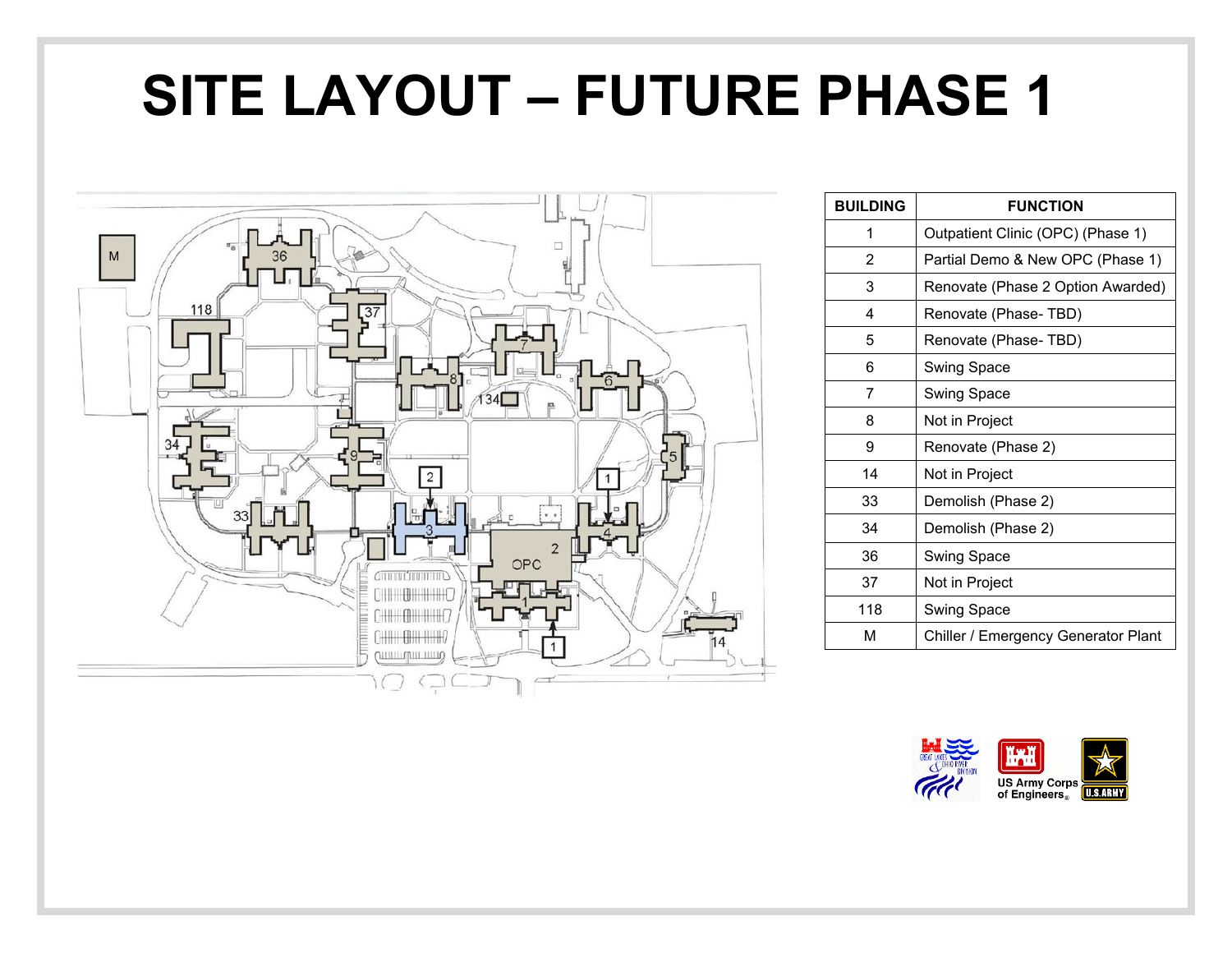# **SITE LAYOUT – FUTURE PHASE 2**



| <b>BUILDING</b> | <b>FUNCTION</b>                                                 |
|-----------------|-----------------------------------------------------------------|
| 1               | Outpatient Clinic (OPC) (Phase 1)                               |
| 2               | Partial Demo & New OPC (Phase 1)                                |
| 3               | Renovate (Phase 2 Option Awarded)                               |
| 4               | Renovate (Phase-TBD)                                            |
| 5               | Renovate / Modify HVAC (Phase-<br>TBD)                          |
| 6               | Swing Space                                                     |
| 7               | Swing Space                                                     |
| 8               | Not in Project                                                  |
| 9               | Renovate (Phase 2)                                              |
| 14              | Not in Project                                                  |
| 33              | Demolish (Phase 2)                                              |
| 34              | Demolish (Phase 2)                                              |
| 36              | Swing Space                                                     |
| A-K             | <b>Community Living Center (Cottage</b><br>Bldg. A/B Phase-TBD) |
| 37              | Not in Project                                                  |
| 118             | Swing Space                                                     |
| м               | Not in Project                                                  |
| N               | Loading Dock                                                    |

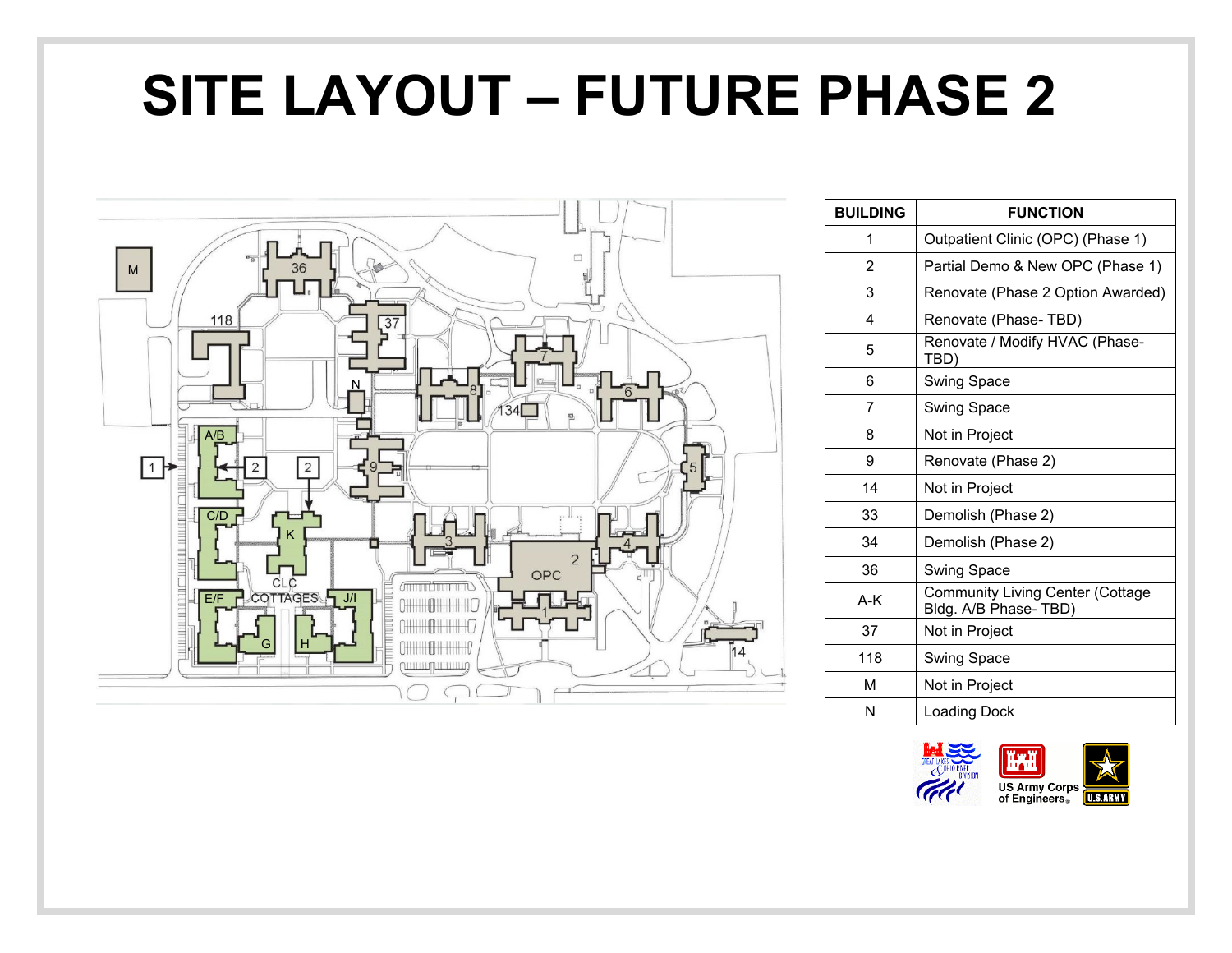### **PHASE 1 Outpatient Clinic**



Bldg. 2 Ground Floor Corridor



Bldg. 2 Mechanical Equip. Penthouse